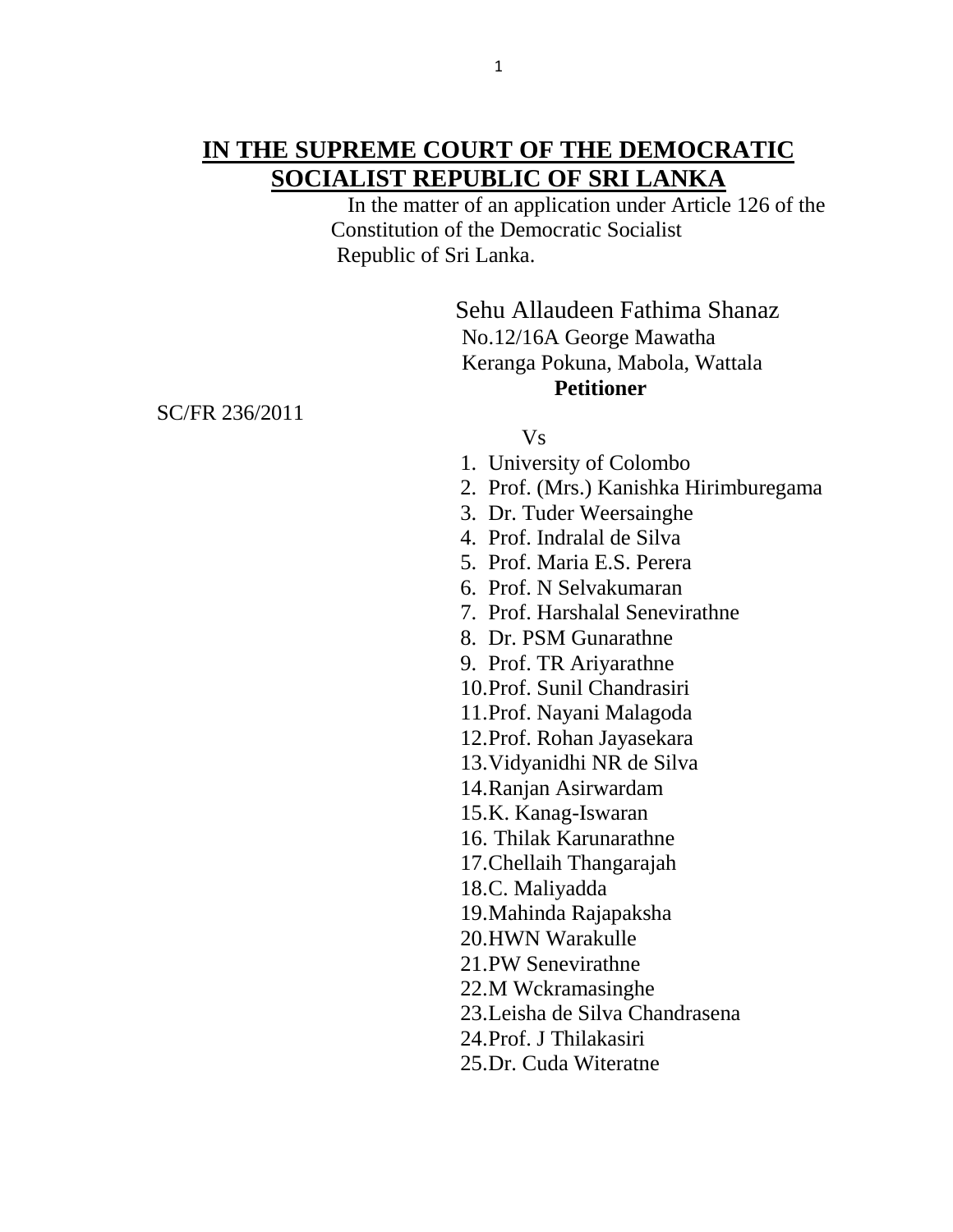26.Prof. Sarath Wijesuriya 27.Rev. Agalakada Sirisumana 28.Dr. (Mrs.) Ajantha Hapuarchchi 29.TLR Silva All are of No.94,Cumarathunga Munidasa Mawatha 30.Hon Attorney General

## **Respondents**

- Before : Eva Wanasundera PC, J Sisira J De Abrew J Upaly Abeyratne J
- Counsel : K G Jinasena for the Petitioner. Viran Corea with Sarita de Fonseka for the 1<sup>st</sup> to  $6<sup>th</sup>$ , 9<sup>th</sup> to 12<sup>th</sup>  $14^{th}$ ,  $15^{th}$ ,  $15^{th}$ ,  $18^{th}$ ,  $20^{th}$ ,  $21^{st}$ ,  $23^{rd}$ ,  $25^{th}$  to  $29^{th}$  Respondents. S Barrie SSC for the Attorney General.
- Argued on : 20.11.2015

Written submission

| Tendered on: | 12.2.2013 by the Petitioner  |
|--------------|------------------------------|
|              | 28.11.2012 By the Respondent |

Decided on : 24.2.2016

## **Sisira J De Abrew J.**

 The petitioner, by this application, inter alia seeks a direction that her fundamental rights guaranteed by Article 12(1) of the Constitution have been violated by the Respondents and a direction on the respondents to appoint the Petitioner to the post of lecturer (Probationary) of the Journalism Unit of the 1<sup>st</sup> Respondent University. This court, by its order dated 15.7.2011, granted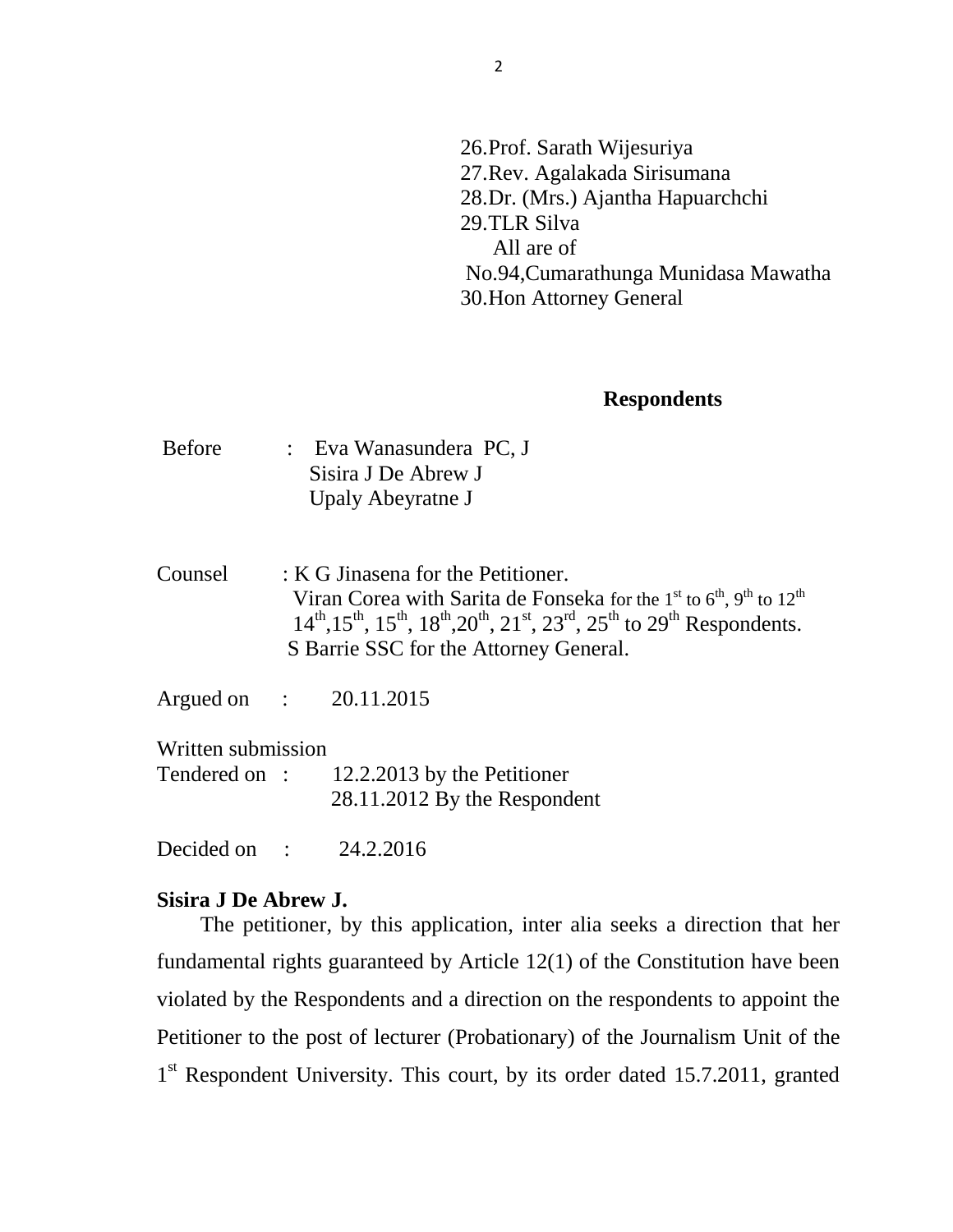leave to proceed for the alleged violation of fundamental rights of the petitioner guaranteed under Article 12(1) of the Constitution. The Petitioner, in her petition, states the following facts:

 The petitioner who is a citizen of Sri Lanka obtained her BA (Special) degree in Mass Communication with a second class (Upper Division) in 2006. The petitioner was appointed as Temporary Tutor of the Journalism Unit, Faculty of Arts of the University of Colombo with effect from 1.12.2008 for a period of six months. Her term of office of Temporary Tutor was extended for a period of six months with effect from 8.6.2009 to 7.12.2009. It was again extended for a period of six months with effect from 14.12.2009 to 13.6.2010. Subsequently by letter dated 17.6.2010 (P7D), she was appointed to the post of Temporary Assistant Lecturer in the Journalism Unit, faculty of Arts of University of Colombo from 21.6.2010 to 20.12.2010. She was reappointed to the same post from 27.12.2010 to 26.3.2011. Whilst functioning as an Assistant Lecturer, the petitioner, on an appointment made by the University of Colombo, functioned as a visiting lecturer of the Diploma in Journalism Programmes from 2009 to 2010 and from 2010 to 2011.

 In February 2010, a notice was published in newspapers calling for applications for the post of lecturer (Probationary) of Journalism Unit of the University of Colombo. In response to the said advertisement, the petitioner submitted an application dated 2.3.2010. Thereafter the petitioner received a letter dated 27.1.2011 (P11) from the  $29<sup>th</sup>$  Respondent requesting her to be present for an interview to be held on 10.2.2011. On 10.2.2011 the petitioner was interviewed by a selection committee comprising  $2<sup>nd</sup>$ ,  $4<sup>th</sup>$ ,  $18<sup>th</sup>$ ,  $26<sup>th</sup>$ ,  $27<sup>th</sup>$ and  $28<sup>th</sup>$  Respondents. On 11.2.2011, the petitioner has learnt from the  $28<sup>th</sup>$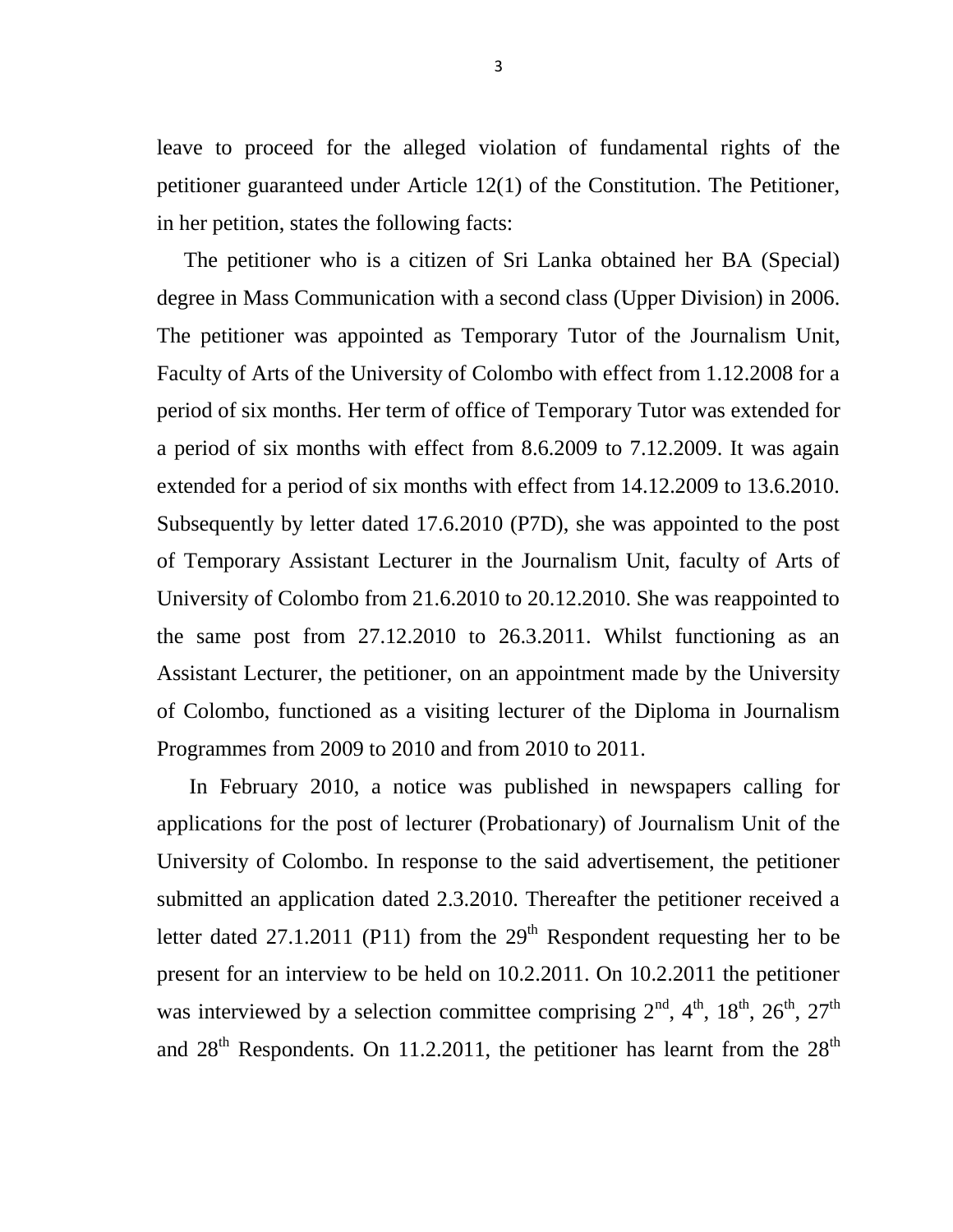Respondent that she has been selected to the post of lecturer (Probationary). The petitioner complains that although she was selected for the said post by the selection committee, she was not appointed for the said post by the Respondents. The petitioner further complains that her fundamental rights guaranteed by Article 12(1) of the Constitution have been violated by the Respondents.

 The Respondents in their objections and written submissions have admitted the following facts. When the notice was published in the newspapers calling for applications for the post of Lecturer (Probationary) of the Journalism Unit of University of Colombo, Circular No.271 dated 21.11.1997 of the University Grants Commission (2R2) was in operation and according to that circular, there was a requirement of work experience of one year. However this requirement was removed by subsequent circular No.935 dated 25.10.2010 (2R3) of the University Grants Commission. The Respondents further state that due to the said requirement of work experience of one year, out of 26 applications, 23 applications had to be rejected. Among the said 23 applicants, there were seven (7) who had obtained First Class (Hons). Two applicants had been called for the interview and the petitioner was the only person who came for the interview. The members of the Selection Committee on 10.2.2011 (the date of interview) recommended the appointment of the petitioner to the post of Lecturer (Probationary) in the Journalism Unit. The decision of the Selection Committee is found in the document marked 2R5. The members of the Selection Committee on 15.2.2011, by document marked 2R1(b) communicated their recommendation to the Management Committee of the University of Colombo. But the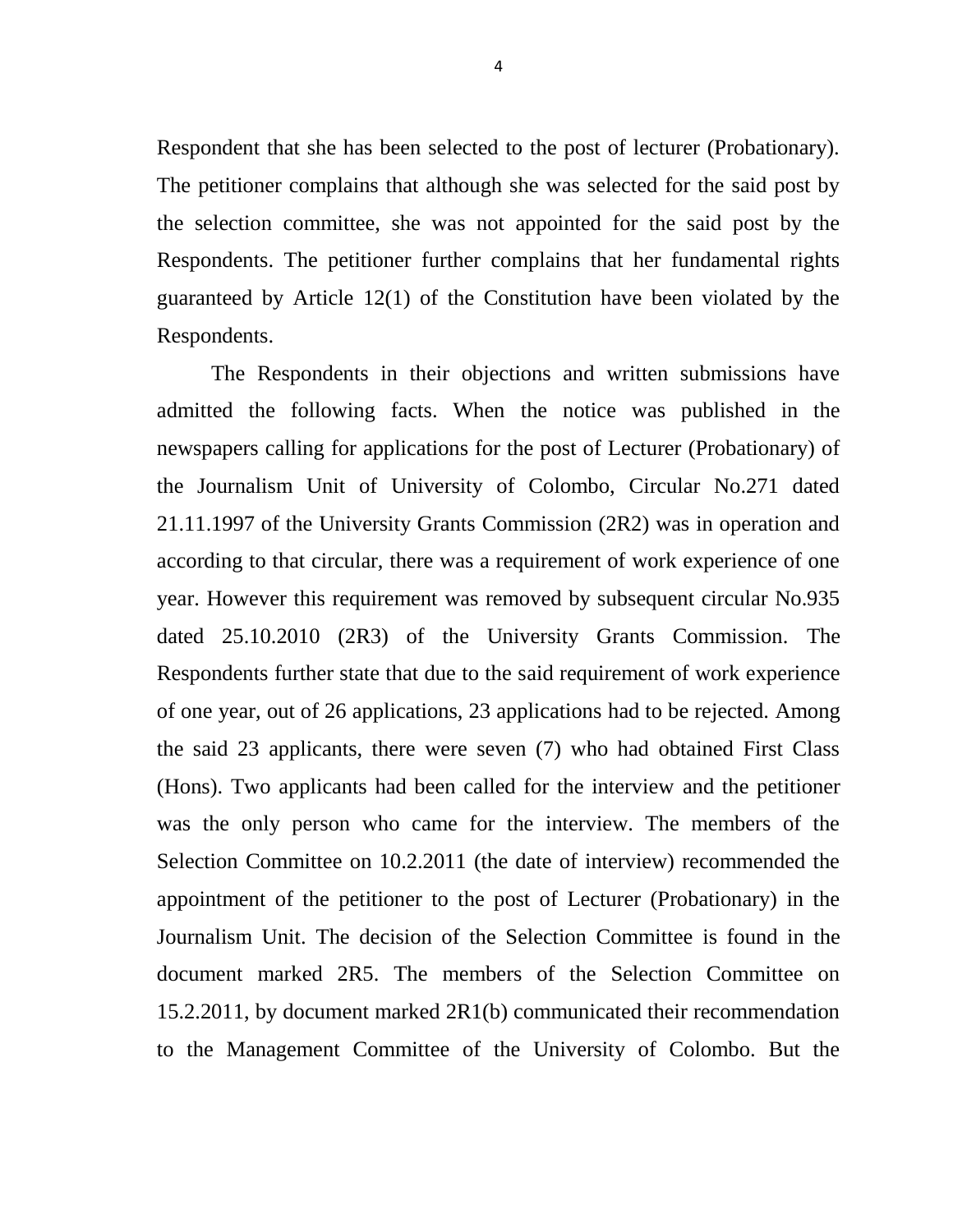Management Committee decided to call for fresh applications for the post for which the Petitioner had already been selected. The Management Committee at a meeting held on 17.3.2011 took this decision on the basis that a selection could be made from a wider number of applicants. They in taking the said decision observed that the requirement of one year work experience had already been removed. The Respondents have produced the minutes of the meeting of Management Committee of the University of Colombo as 2R7. The Council of the University of Colombo, at a meeting held on 10.8.2011(2R10c), considering the recommendation of the Management Committee decided not to appoint the Petitioner on the basis that the Petitioner was the only applicant present at the interview and that several applicants with First Class degrees have been rejected due to lack of one year experience.

 From the objection and the written submissions of the Respondents it is clear that the Petitioner has been selected by the Selection Committee but she was not appointed by the Council of the University of Colombo on the basis that the Petitioner was the only applicant present at the interview and that several applicants with First Class degrees could not be interviewed due to lack of one year experience. They have observed that requirement of one year work experience had been removed by circular No.935 dated 25.10.2010 (2R3). It is noted here that the requirement of one year work experience was removed by circular No. 935 dated **25.10.2010** (2R3) and the interviews were held on **10.2.2011**. Thus when the applications of the applicants were examined by the Selection Committee, the requirement of one year work experience had already been removed. It is to be further noted that when the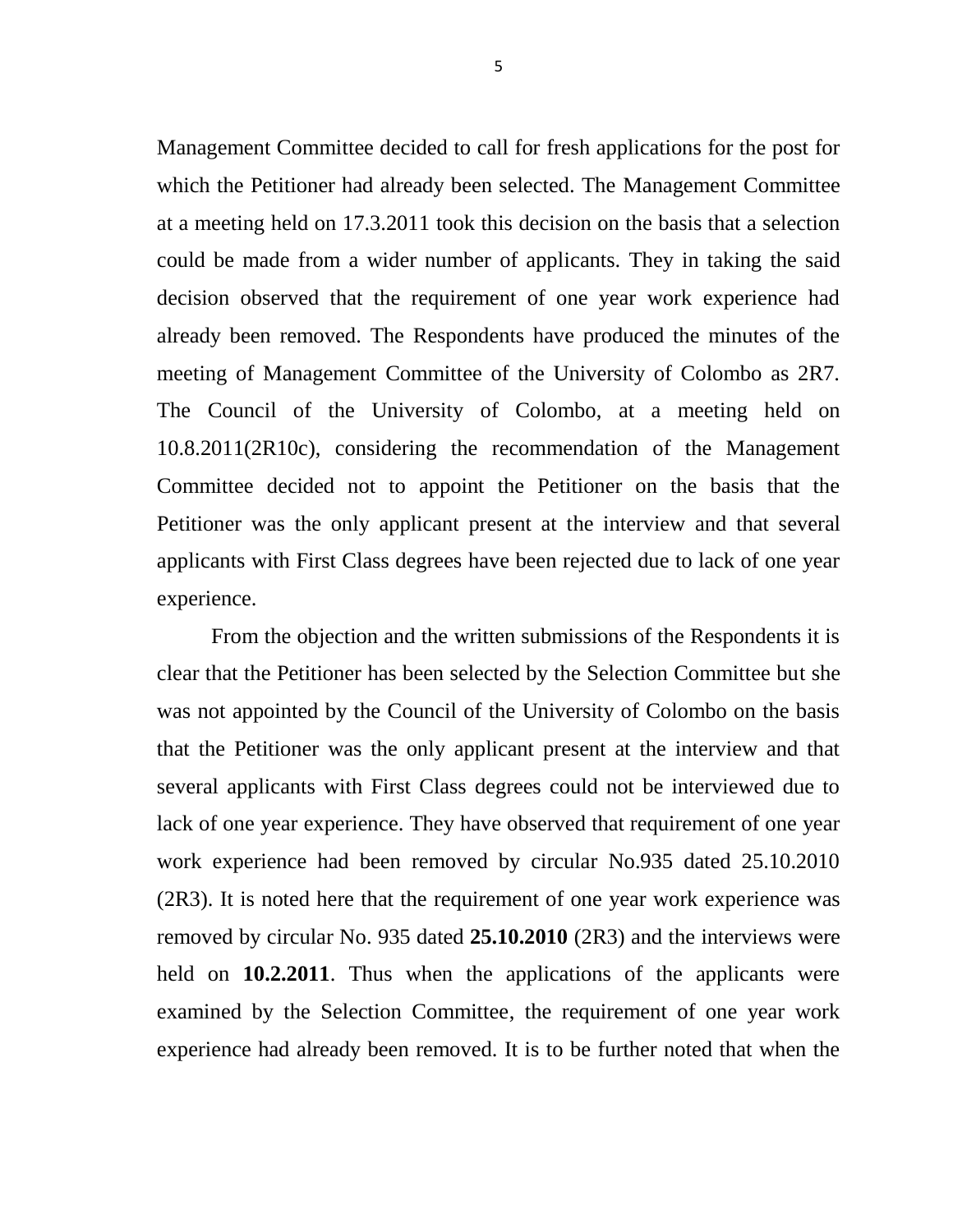Selection Committee rejected the seven applicants who had obtained First Class degrees, the requirement of one year work experience had already been removed. Therefore when the Council of the University decided that the applicants with First Class degrees had been rejected due to lack of one year work experience, the said decision is wrong. The respondents in their written submissions admit that out of 26 applications received for the post, 23 applicants including those who had obtained First Class degrees have been rejected. Thus when the Selection Committee rejected the said 23 applications, the members of the Selection Committee were aware that the requirement of one year work experience had been removed. Thus when Selection Committee rejected the 23 applications it could not have been due to lack of one year work experience. It has to be noted here that when the requirement of one year work experience was removed on 25.10.2010, the members of the Management Committee and/or the University Council did not re-advertise the post. At this stage it is relevant to consider certain judicial decisions.

 In Ratnadasa Vs Government Agent [SC FR (Spl) No.66/96-SC Minutes of 16.12.1997- Reported in book titled "Fundamental Rights and Constitution-II by RKW Goonesekere page 68] five persons were recommended by the District Registrar after a written competitive examination for the post of Registrar of Births and Marriages in order of merit. The person who was placed 4<sup>th</sup> was selected by the Registrar-General on the basis of experience in an acting capacity. The person who was placed  $3<sup>rd</sup>$  challenged the appointment of the person who was placed  $4<sup>th</sup>$  in the list by way of a fundamental rights application. Bandaranayake J (with GPS De Silva CJ and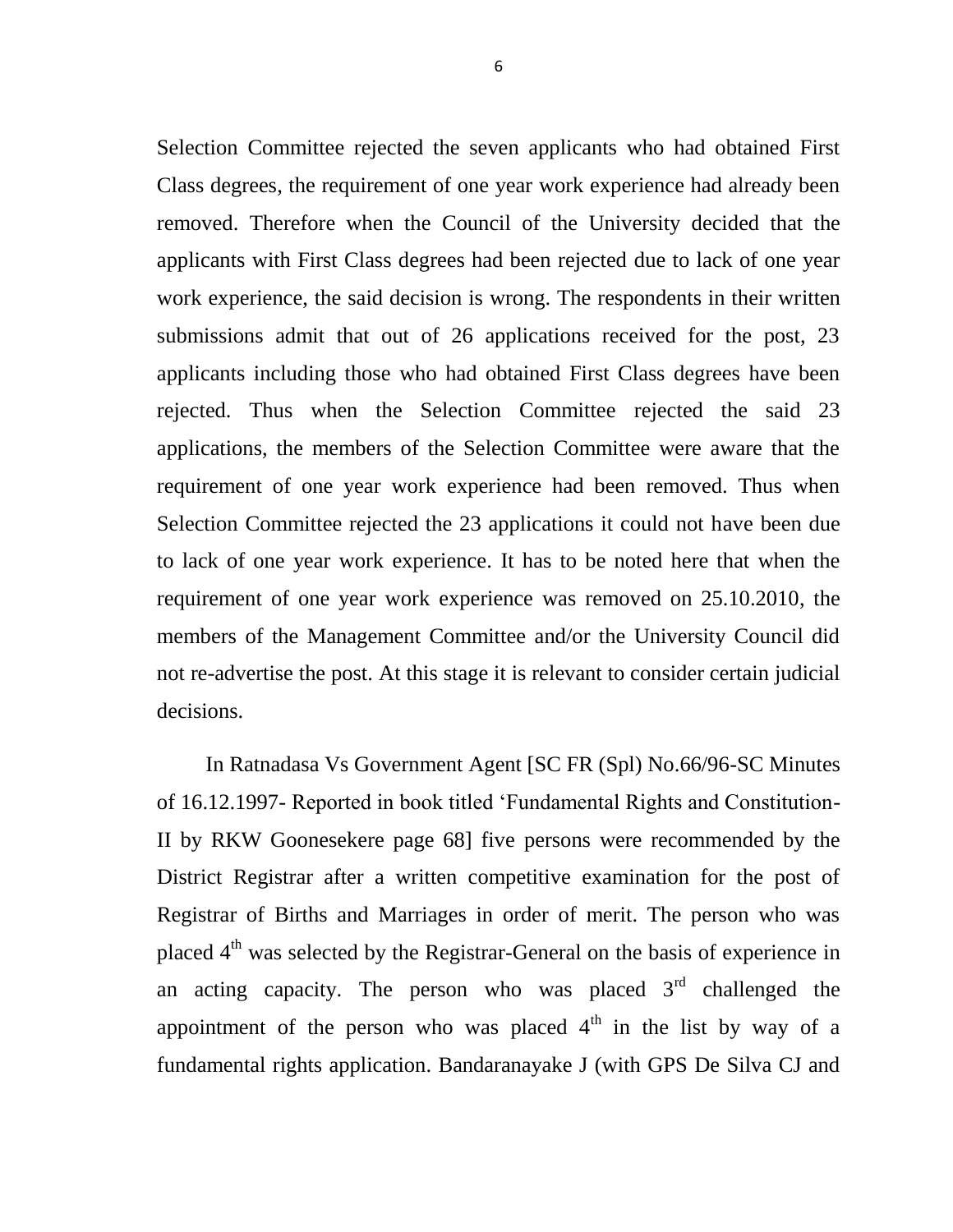Ananda Coomaraswamy J agreeing) held that the appointment of the person who was placed  $4<sup>th</sup>$  in the list is invalid.

 In Leelananda Vs National Institute of Education SC FR 266/93SC Minutes of 2.3.1994 [reported in book titled "Fundamental Rights and Constitution- II by RKW Goonesekere page 84] the petitioner who applied for the post of Director, Distance Education, was overlooked by an interview Board and another applicant  $(4<sup>th</sup>$  respondent) was appointed. For the petitioner it was contended that the  $4<sup>th</sup>$  respondent was not eligible, that there was no "structured interview", and a subjective assessment was made in favour of the 4<sup>th</sup> respondent who was not eligible without adequate supporting reasons. Fernando J (Goonewardena J and Wadugodapitiya J agreeing) held thus: "The appointment of the  $4<sup>th</sup>$  respondent was plainly wrong. The appointment of an ineligible candidate, in preference to one or more qualified candidates, was in violation of Article 12(1) and must be quashed."

 Considering the above legal literature and the aforementioned reasons, I hold the view that the members of the Management Committee and the University Council have deliberately withheld the appointment of the Petitioner who had been selected for the post of Lecturer (Probationary) of the Journalism Unit of the  $1<sup>st</sup>$  Respondent university by the Selection Committee and she (the petitioner) has not got equal protection of law.

 For the above reasons, I hold that the University of Colombo; the Management Committee of the University of Colombo; and the Council of the University of Colombo have violated the fundamental rights of the Petitioner guaranteed by Article 12(1) of the Constitution. I order the University of Colombo, The Management Committee of the University of